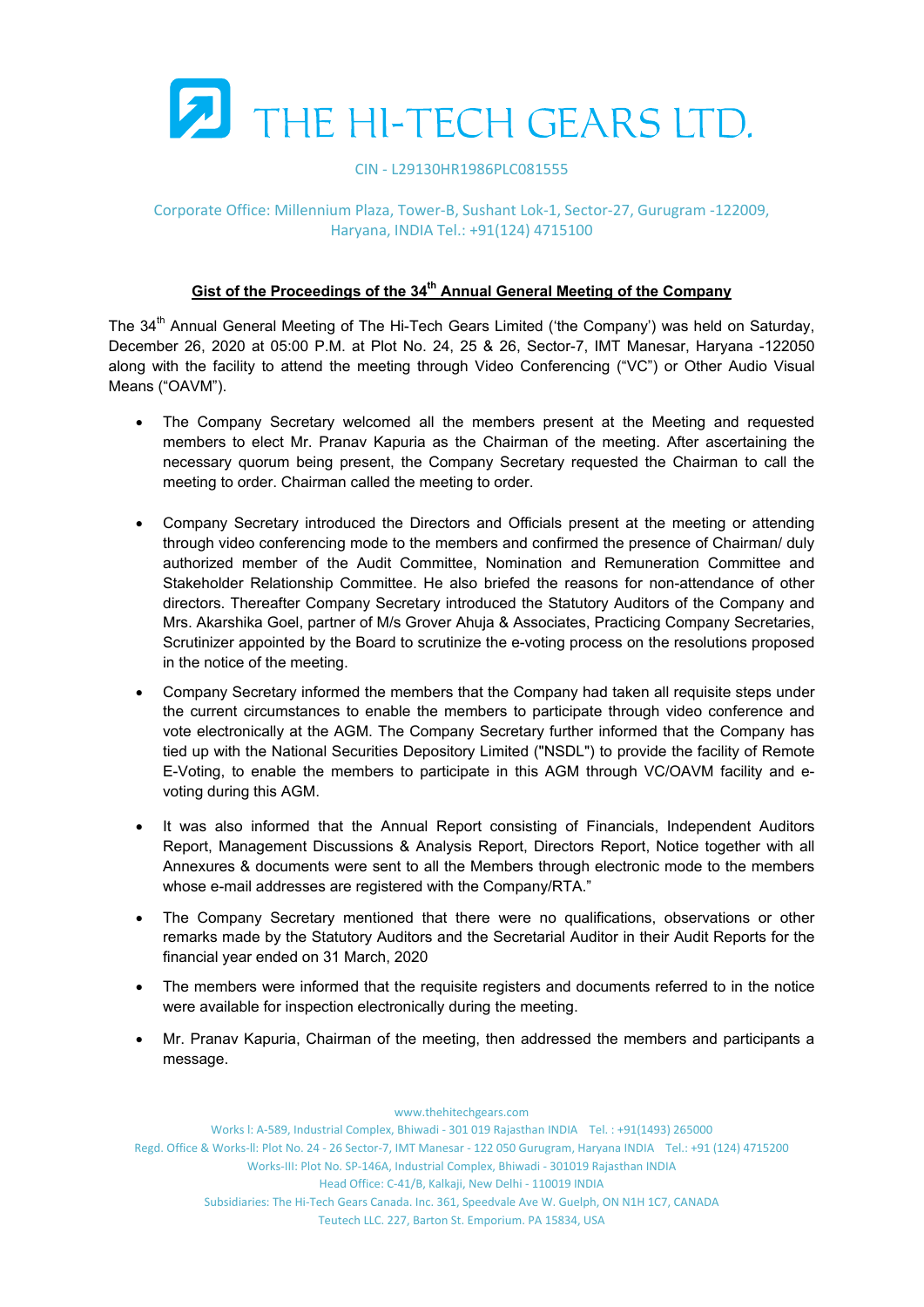

#### CIN ‐ L29130HR1986PLC081555

## Corporate Office: Millennium Plaza, Tower‐B, Sushant Lok‐1, Sector‐27, Gurugram ‐122009, Haryana, INDIA Tel.: +91(124) 4715100

- Company Secretary informed the members that the Company had provided the members the facility to cast their votes electronically on all the resolutions set forth in the notice. Members who were present at the meeting and have not cast their votes electronically were provided an opportunity to cast their votes at the end of the meeting through ballot papers. It was further informed that there would be no voting by show of hands.
- The Chairman then asked Company Secretary to brief the members on the evoting procedure:
- The Company Secretary informed that the Company has provided remote e-voting facility to all its shareholders to cast their vote in respect of all resolutions mentioned in the notice, which had started on Wednesday, December 23, 2020 at 9:00 A.M. and ended on Friday, December 25, 2020 at 05:00 P.M. He further informed that the facility to vote at the AGM was provided to those Members who have not cast their votes through Remote E-Voting.
- Clarifications were provided to the queries raised by the members.
- The scrutinizer then locked and sealed the empty box in presence of members.
- The physical ballot process for following resolutions was provided to those members, who were present and had not participated earlier in Remote E-voting event.

#### **Ordinary Business:**

- 1. To receive, consider and adopt the Audited Standalone and Consolidated Financial Statements of the Company for the financial year ended March 31, 2020, together with the reports of the Directors' and Auditors' thereon- Ordinary Resolution
- 2. To appoint a director in place of Mr. Ramesh Chandra Jain (DIN: 00038529), who retires by rotation and being eligible, offers himself for re-appointment - Ordinary Resolution

## **Special Business:**

- 3. Approval of remuneration of Cost Auditor for the financial year 2020-21 Ordinary **Resolution**
- On completion of ballot voting, the ballot box was taken by the scrutinizer in his custody.
- The members were informed that the Scrutinizer will consider the votes cast through remote evoting and e-voting or ballot papers at the AGM and will prepare report of voting on the resolutions and submit the same to Chairman of the Company within 48 hours of conclusion of AGM.
- The members were further informed that the results of the meeting would be declared after the receipt of the scrutinizer report within statutory period and will be intimated to the stock exchanges and be placed on the website of the Company and wherever required.
- The members were informed that electronic voting on the platform of NSDL would continue to remain open for another 15 minutes to enable the members to cast their votes. The Company

#### www.thehitechgears.com Works l: A‐589, Industrial Complex, Bhiwadi ‐ 301 019 Rajasthan INDIA Tel. : +91(1493) 265000 Regd. Office & Works‐ll: Plot No. 24 ‐ 26 Sector‐7, IMT Manesar ‐ 122 050 Gurugram, Haryana INDIA Tel.: +91 (124) 4715200 Works‐III: Plot No. SP‐146A, Industrial Complex, Bhiwadi ‐ 301019 Rajasthan INDIA Head Office: C‐41/B, Kalkaji, New Delhi ‐ 110019 INDIA Subsidiaries: The Hi‐Tech Gears Canada. Inc. 361, Speedvale Ave W. Guelph, ON N1H 1C7, CANADA Teutech LLC. 227, Barton St. Emporium. PA 15834, USA